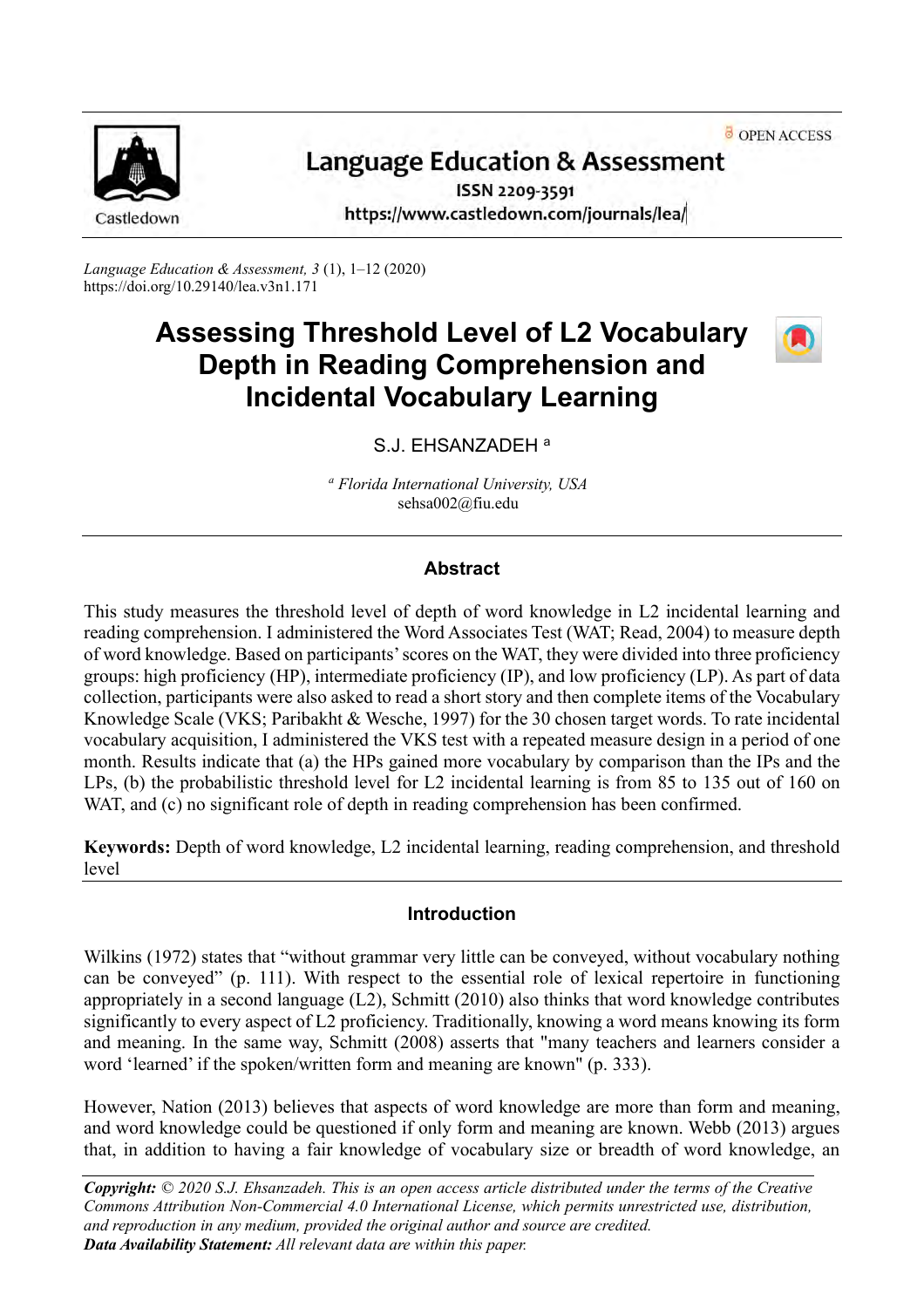English language learner (ELL) should know enough about every word to be able to function appropriately in an L2. These other aspects are technically called depth of word knowledge (Read, 2007) and are as needed as vocabulary size for an ELL (Nation, 2013). In other words, breadth of knowledge is the quantity of number of words, and depth refers to the quality or how well a word is known (Nation, 2013). For instance, an ELL may know many words in English, but he/she may not be able to use these words in accurate contexts or to associate them correctly with other words. Thus, researchers (Ehsanzadeh, 2012; Nassaji, 2004; Qian, 2002; Zhang & Koda, 2017) claim that a distinction between depth and breadth is beneficial, especially for teaching vocabulary and reading to ELLs.

The line of research on reading and vocabulary in L2 has not given the same amount of attention to depth and breadth dimensions despite the fact that both are important in learning an L2, particularly in learning vocabulary and improving reading comprehension at advanced levels. In order to develop a richer network of word knowledge that ELLs could utilize to further improve their word knowledge through reading, Webb (2013) argues that teachers should be made aware of the role of depth and how it can be used in developing vocabulary through reading. A lack of rich depth of knowledge may cause unsuccessful use of words in contexts, a problem commonly seen in the language of many ELLs. Thus, students should know what it means by knowing a word if they are expected to effectively use them in different contexts. Also, Nation and Webb (2011) argue that depth helps ESL teachers diagnose ELLs' problems in reading and incidental vocabulary learning.

Also, Milton (2009) thinks that depth of word knowledge is less researched and understood as well. In the meantime, threshold level studies (see below for definition) mainly focused on vocabulary size and its effect on language learning (Nation, 2001, 2013). I believe that there is no well-researched study on the threshold level of depth of word knowledge in reading and incidental vocabulary learning, and a study like this that investigates the threshold level of depth in reading and incidental learning is needed.

#### **Threshold level studies**

The question regarding whether there is a minimum amount of vocabulary knowledge that marks a make-or-break boundary for whether one achieves successful comprehension has always been an interesting issue for reading and vocabulary researchers. The boundary is referred to as a *threshold level*. Nation (2001) believes that a threshold level can be defined in either of these two ways: The first view is the strong view, and Nation argues that threshold level is an either-or (all or nothing) level; in other words, the learner will understand the text if he passes the threshold level; otherwise, he will have a vague comprehension of the text. The second view, however, takes the threshold level as a "probabilistic boundary" (p. 238) and states that if a learner passes the threshold level, then he stands a good chance for a successful comprehension (Nation, 2013). Laufer and Sim (1985a) took the second view of threshold level and attempted to examine it with interviews and comprehension questions. Results of their research show that the threshold level is roughly 65 to 70% of vocabulary size. Laufer (1989b) later examined the needed percentage of vocabulary for successful comprehension. Results of her study show that a score of 95% and above on vocabulary size will likely lead to the full comprehension of a text. Hu and Nation (2000) believe that the coverage of 80% of the text is the threshold level for the all-or-nothing view (the ELL will be on the verge of losing the meaning of the text) and 98% for the probabilistic threshold level. They further claim that 95% is the threshold level for a minimum of adequate comprehension in which the ELL will comprehend the basics of the text. In a recent study, Schmitt, Jiang, and Grabe (2011) believe that there should be a positive relationship between reading scores and text coverage; however, they doubt the existence of a confirmed threshold level. Although precursory research is not clear about the existence of a numerical threshold level and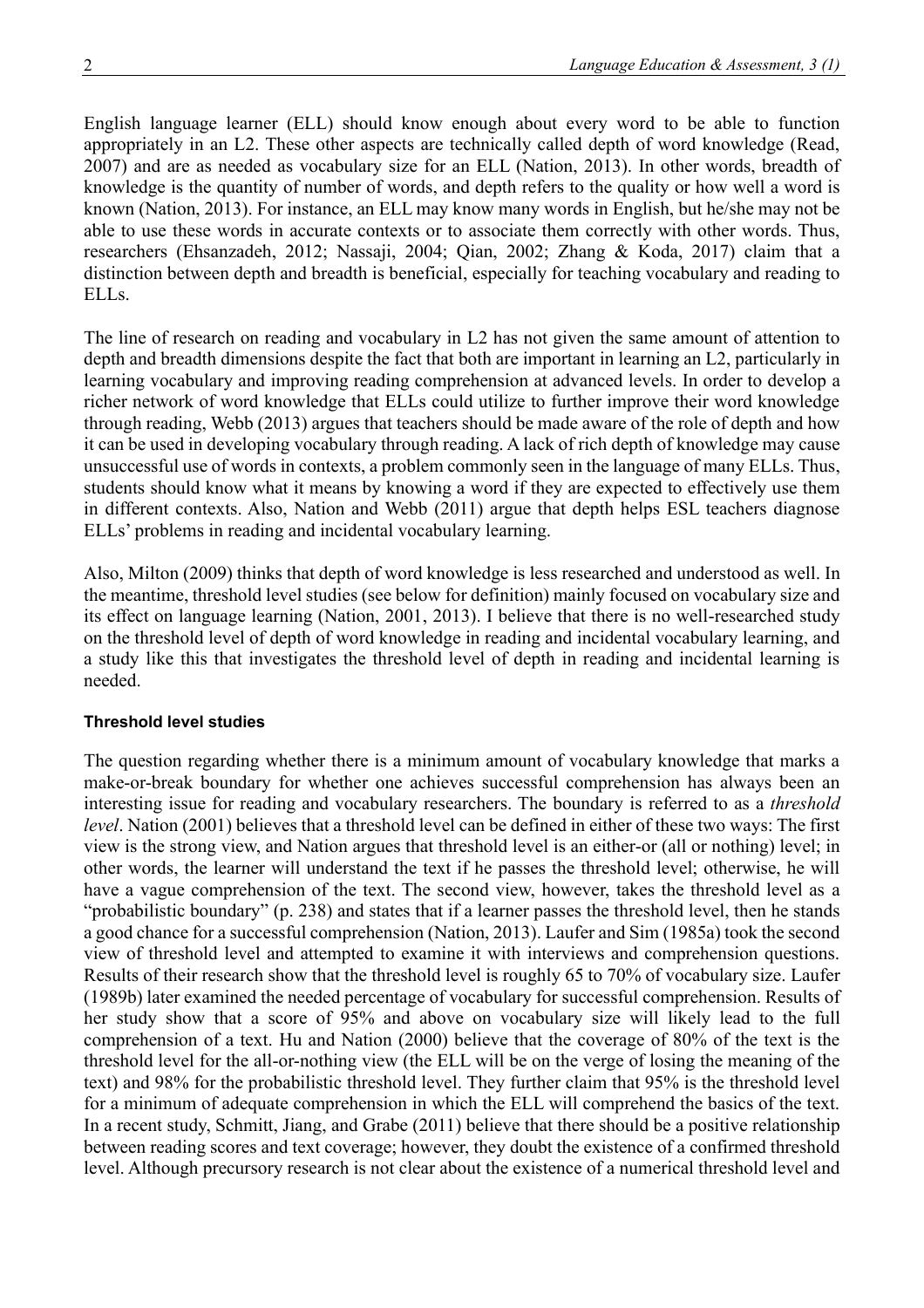the minimum number of needed vocabulary size, the existence of a probabilistic threshold level of depth of word knowledge has not been well researched.

#### **Incidental L2 vocabulary acquisition through reading**

Incidental vocabulary acquisition is the learning that occurs without conscious focus on the object of the vocabulary learning. Ender (2014) argues that incidental learning is a by-product of other cognitive exercises involving comprehension. On a general level, L2 incidental learning is the unintentional picking up of information when learners are not assessed by an upcoming retention test (Hulstijn, 2013). R. Ellis and Shintani (2014) also believe that incidental learning can be investigated by exposing learners to input data, which they are asked to process for meaning, and then investigating (without warning) whether they have acquired any L2 linguistic properties as a result of the exposure.

#### **Depth of vocabulary knowledge in reading comprehension and incidental word learning**

The line of research on the relationship between depth of word knowledge and incidental vocabulary acquisition through reading is scant. In two empirical studies, Qian (1999, 2002) investigated the intercorrelations among depth of word knowledge, breadth of knowledge, and reading comprehension. He found that scores on the vocabulary size, depth of word knowledge, and reading comprehension were highly correlated. The results of his study revealed that depth of word knowledge made a unique contribution to reading comprehension. In another study, Nassaji (2004) provides evidence concerning the central role of depth of knowledge in lexical inferencing through reading comprehension and supports the findings of previous research that "L2 learners need good vocabulary knowledge to be able to successfully derive word meanings from context" (p. 126). Ehsanzadeh (2012) also compared the role of depth and breadth in lexical inferencing success. He thinks that inferential success is the starting point of incidental learning. Results of his study show that both dimensions have a share in lexical inferencing success; however, he claims that depth's share is more than what we thought to be.

Having considered the significant role of depth of word knowledge in L2 incidental learning through reading, one may consider whether there is a threshold level of depth of word knowledge that must be crossed to guarantee adequate text comprehension and incidental vocabulary learning. The present research attempts to focus on depth of word knowledge and its threshold level in incidental vocabulary learning and reading comprehension. I addressed the following research question:

*What is the threshold level of depth of word knowledge assessed through the Word Associates Test (Read, 2004) in reading comprehension and incidental vocabulary learning?*

#### **Method**

#### **Participants**

Participants were 120 undergraduate university students who were recruited from a larger population at an English language college, Iran. Participants were four-year university students in English literature. Based on their GPA of the last three years of studying English literature and their scores on general English proficiency courses that they had passed at the university, they were considered advanced language learners. Of the participants, 60 were female and 60 were male. All the participants were native Persian speakers.

#### **Assessing L2 vocabulary depth**

The Word Associates Test (WAT), developed by Read (1993, 2004), and a think-aloud retrospection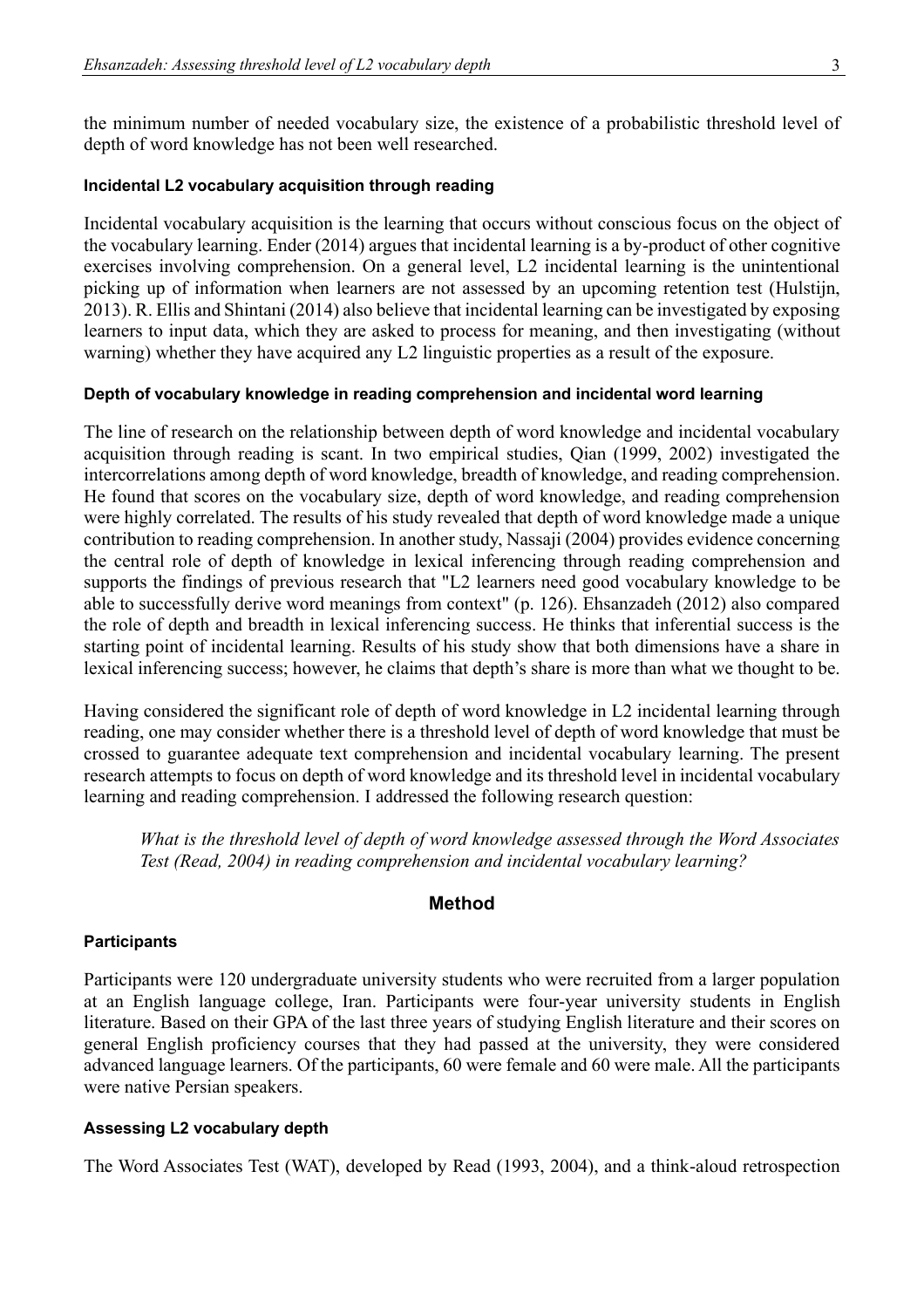protocol were the measures used to assess the participants' depth of word knowledge in the present study. According to Read (2007), the WAT measures in-depth word knowledge by means of word associates. The test contains 40 items, and each comprises one adjective as stimulus word followed by eight options in two boxes, four of which associate paradigmatically or syntagmatically with the stimulus word. The WAT is not a multiple-choice test type wherein each item should have only one correct answer; the test is different from normal multiple-choice tests in that each item of the test always has four correct answers. However, these four answers are not evenly spread between the boxes. Asking learners to choose the associates of a word from a given set of choices, rather than the associates being elicited through a free association paradigm, thus allows researchers to have good control over the responses to be given by the learners. In scoring, each correct option was awarded one point. The maximum possible score, therefore, is 160 for the 40 items. However, Zhang and Koda (2017) argue that how a WAT item is to be best scored is still an issue under debate. The separation of depth proficiency level with WAT in this study is revealed below in the analysis section. The reported test reliability is 0.98 (Read, 2007). WAT has been used in a number of depth studies as an ideal test format (Ehsanzadeh, 2012; Qian 2004).

To further investigate the participants' depth of word knowledge and its threshold level for L2 incidental learning through reading, I conducted a think-aloud protocol. A think-aloud protocol is a version of a verbal report in which participants state their thoughts which also reveals their strategic processes during text comprehension (Soria, 2001). Throughout the think-aloud retrospection, prompts such as "Why did you choose it?" or "How did you guess?" were given. The participants' retrospection and the probes were in Persian, as it was expected that verbalization in L1 would generate more information. The think-aloud retrospection protocols were recorded for later analysis.

## **Gauging incidental vocabulary learning**

I administered the Vocabulary Knowledge Scale (VKS; Paribakht & Wesche, 1997; Wesche & Paribakht, 1996) in three testing sessions during a period of one month to measure incidental vocabulary acquisition. The VKS test has an easy format to use. It poses five questions, combining self-report and performance items to demonstrate knowledge of specific words in the written form. The test items reveal word knowledge, "ranging from total unfamiliarity, through recognition of the word and some idea of its meaning, to the ability to use the word with grammatical and semantic accuracy in a sentence" (Paribakht & Wesche, 1997, p. 179). The VKS was used in a number of studies to measure the retention of lexical items (Benglelail & Paribakht, 2004; Fraser, 1999; Kweon & Kim, 2008; Paribakht, 2005).

The VKS is highly practical and can be used with any set of words. However, an obvious limitation to the VKS is that it only tests written ability but not oral and aural abilities. Alongside, Read (2000) criticizes the VKS by noting that "it is doubtful whether learners' developing knowledge of second language words can be meaningfully represented by a single linear scale" (p. 136). I decided to use the VKS test for the present study because it has the advantage of taking track of the gradual development of vocabulary knowledge throughout a period of time. In the present study, all the test levels were used and scored according to the VKS scoring procedure. Test reliability that authors reported is 0.99.

## **Reading comprehension test**

The reading comprehension test chosen for the present study was the Graduate Record Examinations (GRE) reading comprehension test. According to ETS (2011), "the purpose of the reading comprehension questions is to measure the ability to read with understanding, insight, and discrimination" (p. 12). Because the GRE reading comprehension test is an international standardized test, it was expected that it would determine the participants' level of text comprehension and their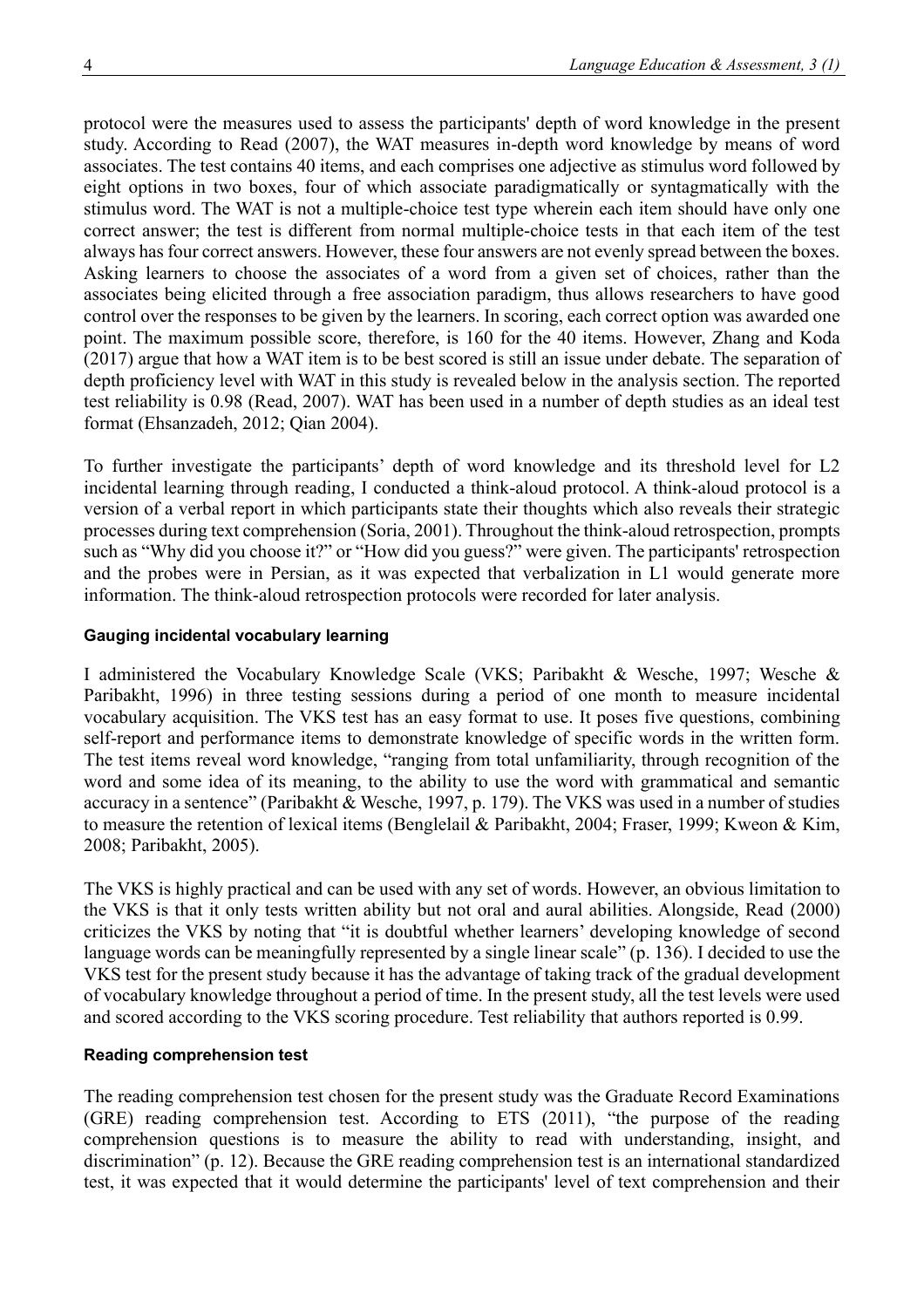general reading comprehension ability. The test items were taken from the actual GRE General Test administered in 2009 (ETS, 2011, Form GR 19-17, pp. 136-137, 148-150). The reading comprehension test contains two relatively short passages and two long ones, with 22 multiple-choice questions in total. In scoring, each correct answer was awarded one point. As there were 22 questions, the maximum possible score was then 22.

#### **The text and target words**

To reach the desired text density (see section 'Threshold level studies' above), I examined a number of graded readers and short stories. From the books I examined as the candidates for the present study, I chose a short story, "The Mirror" (Kay & Geleshenen, 2001), as the reading text for this study.

I simplified the text by replacing some low frequency words with high frequency words to ensure that the short story was suitable for the present participants. I also gave some explanatory sentences to make the complex structures more readable throughout the text for the participants. After simplifying the text, I calculated the text readability by using the Flesh scale. Results showed a readability index of 99. The rationale for choosing such a high readability index was to make sure that the participants knew all other words in the text; in this way, I would be sure that only target words would affect the results of the study.

I chose 30 words as the target words for the present study. Research indicates that at least 95% of text tokens should be known to participants for successful inferencing from context to take place, and a minimum of that figure will lead to the transfer of reading strategies (Hsueh-Chao & Nation, 2000; Nation, 2013). Nation (2013) also argues that 95% coverage of running words is still a heavy load of unknown vocabulary, and densities, like 1 in 50 (98% coverage), would be better. However, the optimal rate of the unknown/known ratio seems to be between 96 to 99% coverage of text tokens (Waring & Takaki, 2003). Therefore, I decided to choose 30 target words to reach the 98% unknown/known words ratio in the reading text. I also attempted to choose the words with different numbers of word syllables in order to counterbalance the effect of word length on the retention trend. Another criterion focused on parts of speech, as target words were attempted to be chosen from all parts of speech. The context of the story provided significant clues throughout the text as for the meaning of the target words.

To ensure that these target words were unknown to participants, I replaced the target words by pseudo words. A pseudo word is "an invented word constructed according to the orthographic and morphological rules of the target language" (Pullido, 2007, p. 73). The main advantage of pseudo words is that they allow us to control the learners' background knowledge and to ensure that the target words would not be known before reading.

The pseudo words were constructed in a way to look like plausible English words. I then checked them for plausibility, and implausible words were discarded. In the next step, I underlined the pseudo words and fitted them into the short story. Then the new version of the reading was further evaluated by two colleagues for naturalness of the contexts comprising the target words and smoothness of the text as a whole. The pseudo words are given in Appendix A.

#### **Treatment procedure**

I conducted three VKS posttests (immediate VKS1, VKS2, and VKS3) to gauge the actual incidental learning through reading over a period of one month. Data collection was in the form of paper-andpen testing. The first and main testing session was about three hours. A colleague and I prepared the reading materials for the participants and asked them to read the short story in no more than 40 minutes. During the second hour of this session, participants also took VKS1 and the WAT. To gain more insight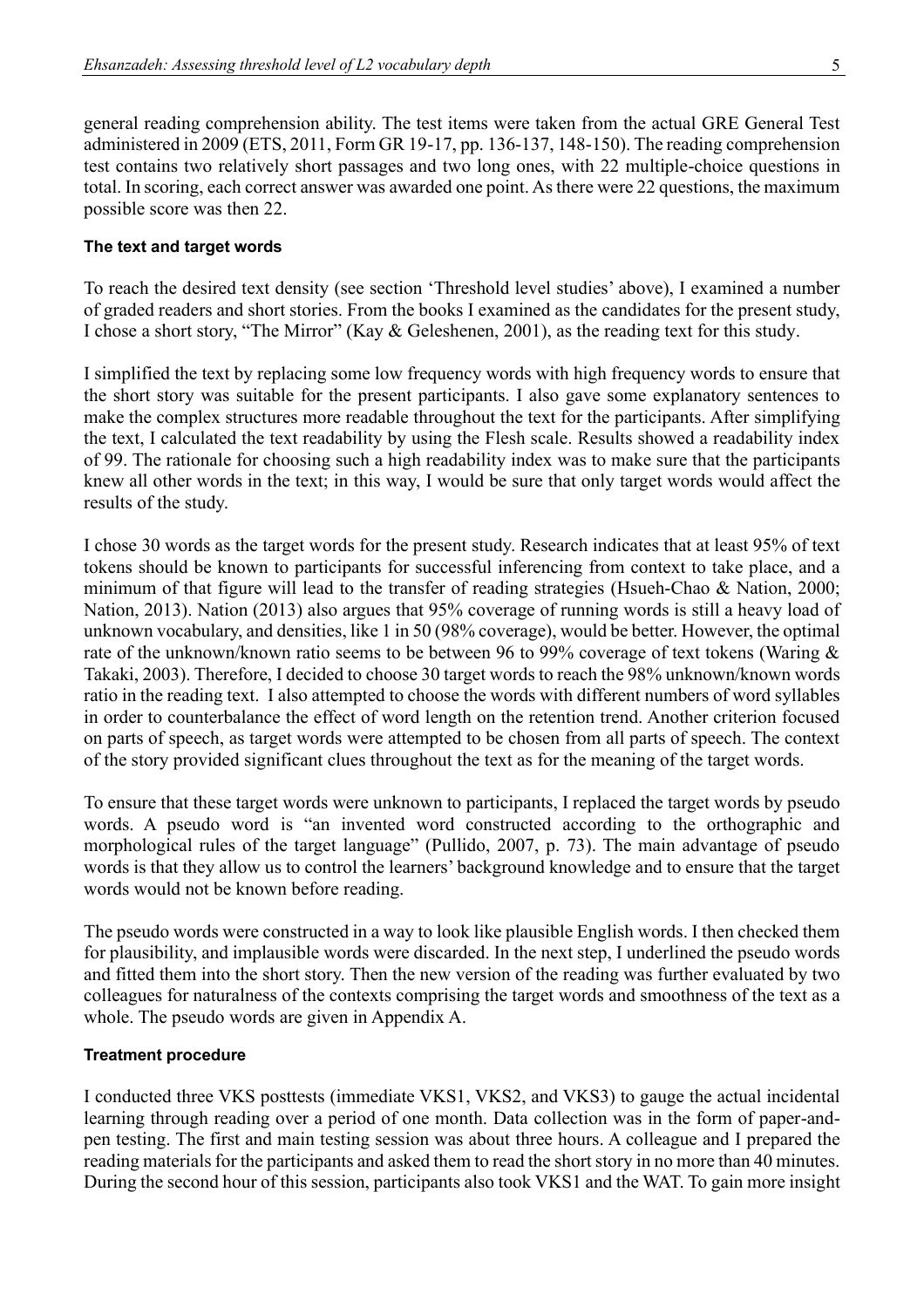into the participants' depth of word knowledge, I asked the participants to provide think-aloud retrospection protocols on the WAT items. In order not to intervene in the participants' test taking process, a colleague and I conducted the retrospection protocols shortly after the participants completed the WAT. Before actuating the retrospection process, the participants were given individual instructions concerning the think-aloud protocol to help familiarize them with the process. All the protocols were transcribed and then analyzed. This session was ended with the reading comprehension test (GRE).

Two weeks after the first session, the participants took the VKS test a second time (VKS2). In the third testing session, one month after the first session, the third vocabulary posttest (VKS3) was administered. Through the use of pseudo words in this study, I hope that any change in participants' vocabulary knowledge is due to the reading that took place and changes are not simply due to the one month of data collection. In the meantime, the participants were not informed of the three vocabulary posttests.

#### **Data Analysis and Results**

In the first step of the data analysis, I conducted a repeated measure analysis of variance (ANOVA) to investigate the relationship between L2 vocabulary depth and incidental vocabulary acquisition. ANOVA does not provide statistical information on the threshold level; however, it can confirm whether there is a significant difference between leaners with greater and lower depth of vocabulary knowledge which, in turn, will help us in determining the threshold level. ANOVA has been used in a number of vocabulary size and threshold level studies (Nassaji, 2004; Qian, 2002; Tsuraya et al., 2018).

To probe whether L2 learners with greater depth of vocabulary knowledge differ from those participants with lower depth of knowledge in their rate of L2 incidental learning, I divided the participants into three proficiency groups, namely high proficiency (HP) group, intermediate proficiency (IP), and low proficiency (LP). This division was based on the participants' percentile rank for their scores on the WAT. The participants occupying the first one third of the ranks (the first through the 40th ranks on the results of the WAT) were grouped as HP; those occupying the second one third of the ranks (from the rank 41 to the rank 80) were designated as IP; and the participants whose ranks were from 81 through 120 were then labeled as the LP group. Each proficiency group contains 40 students. The HPs are learners with greater depth of word knowledge, and the 40 participants in the LP group were thus supposed to be learners with lower depth of vocabulary knowledge.



**Figure 1** *Three proficiency groups' mean scores on WAT (figures are in percentages)*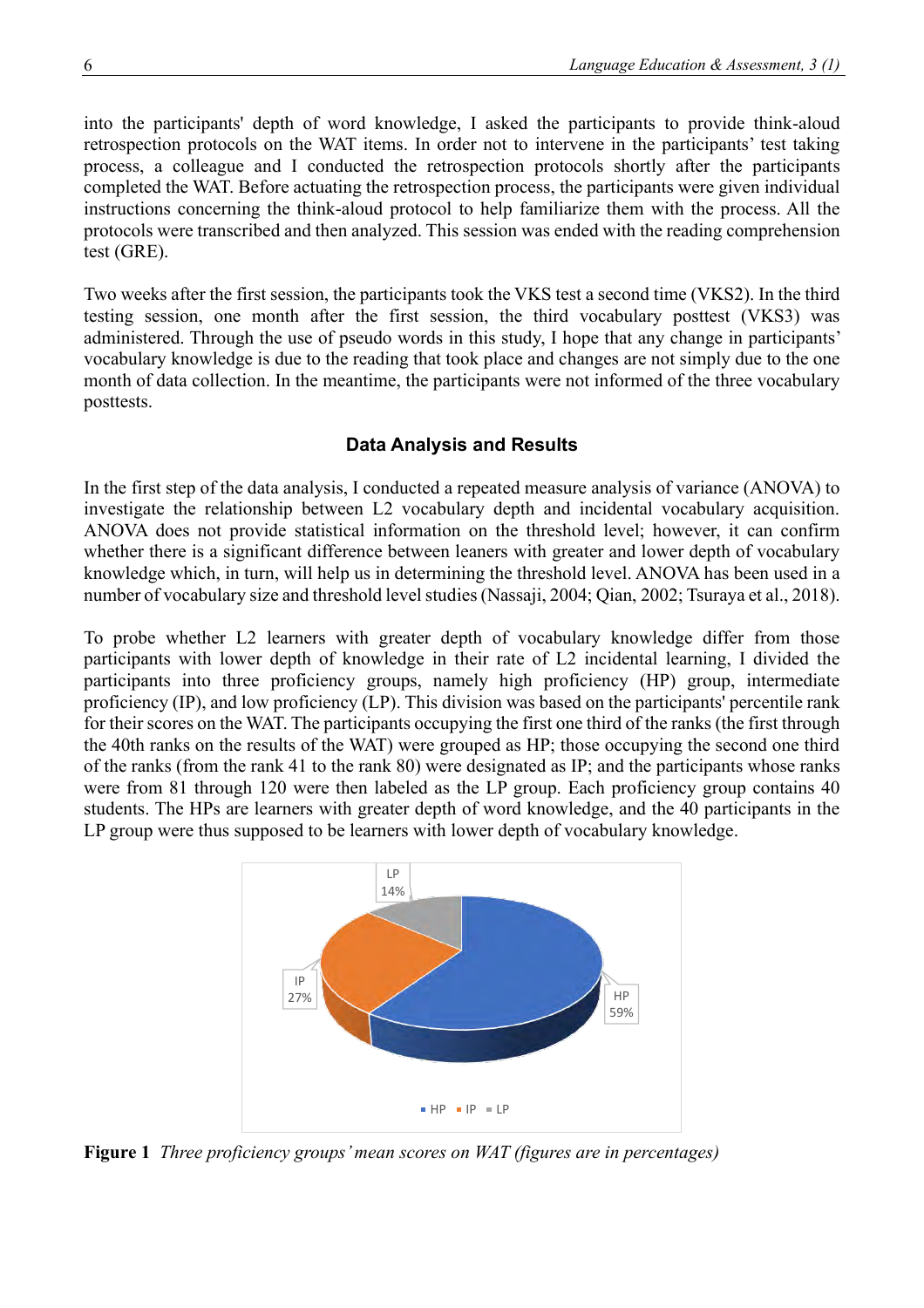In terms of the relationship between L2 vocabulary depth and the results of incidental L2 vocabulary acquisition, ANOVA with repeated measures (within-subject factors) is particularly susceptible to the violation of the assumption of sphericity. Therefore, I conducted Mauchly's test of sphericity. Results of Mauchly's test of indicate that the assumption of sphericity had not been violated,  $\chi^2(2) = 3.343$ , p = .188. Table 1 shows the results of Mauchly's test.

**Table 1** *Mauchly's test of sphericity for the three proficiency groups* 

| <b>Within Subject Effect</b> |             |                    |      |      |
|------------------------------|-------------|--------------------|------|------|
|                              | Mauchly's W | Approx. Chi-square | df   | sıg. |
| Vocabulary Depth             | .343        | 3.343              | 0.68 | 188  |

To investigate the existence of a probabilistic threshold level, I also conducted a post hoc multiple comparison test to locate differences among the three proficiency groups in terms of incidental L2 vocabulary learning. The post hoc test is supposed to be done all together among the three proficiency groups. Results of the pot hoc revealed that the mean difference among the three proficiency groups was significant,  $(F (1, 120) = 84.93, p \le 0.05,$  effect size  $(d) = 0.68$ )). Results obtained from ANOVA are displayed in Figure 2.



**Figure 2** *Mean scores (SD = 4.0) on L2 incidental vocabulary learning for the three proficiency groups (N=40 for each proficiency group)*

Figure 2 shows that HP's mean on L2 incidental vocabulary learning was significantly higher in VKS posttests compared to those of IP and LP groups' means,  $F(1, 120) = 123.58$ ,  $p \le 0.05$ , effect size (d)  $= 0.8$ . HP's mean for VKS3 is 3.70, which is way higher than IP's (1.53) and LP's (0.60). It is worth it noting that the mean scores of VKS1 for HP, IP and LP groups are statistically different, demonstrating that WAT appropriately distinguished the participants in terms of their depth proficiency.

The difference that exists among these three groups in terms of depth of word knowledge and the gained vocabulary supports the existence of a probabilistic threshold level of depth of word knowledge among the participants of this study. However, ANOVA only confirms whether there is a significant difference among groups but not the threshold level of group abilities, the participants' scores on WAT show that those ELLs with a score of  $\geq$ 85 (85 is the HP minimum score on WAT) stand a higher chance for L2 incidental word learning through reading.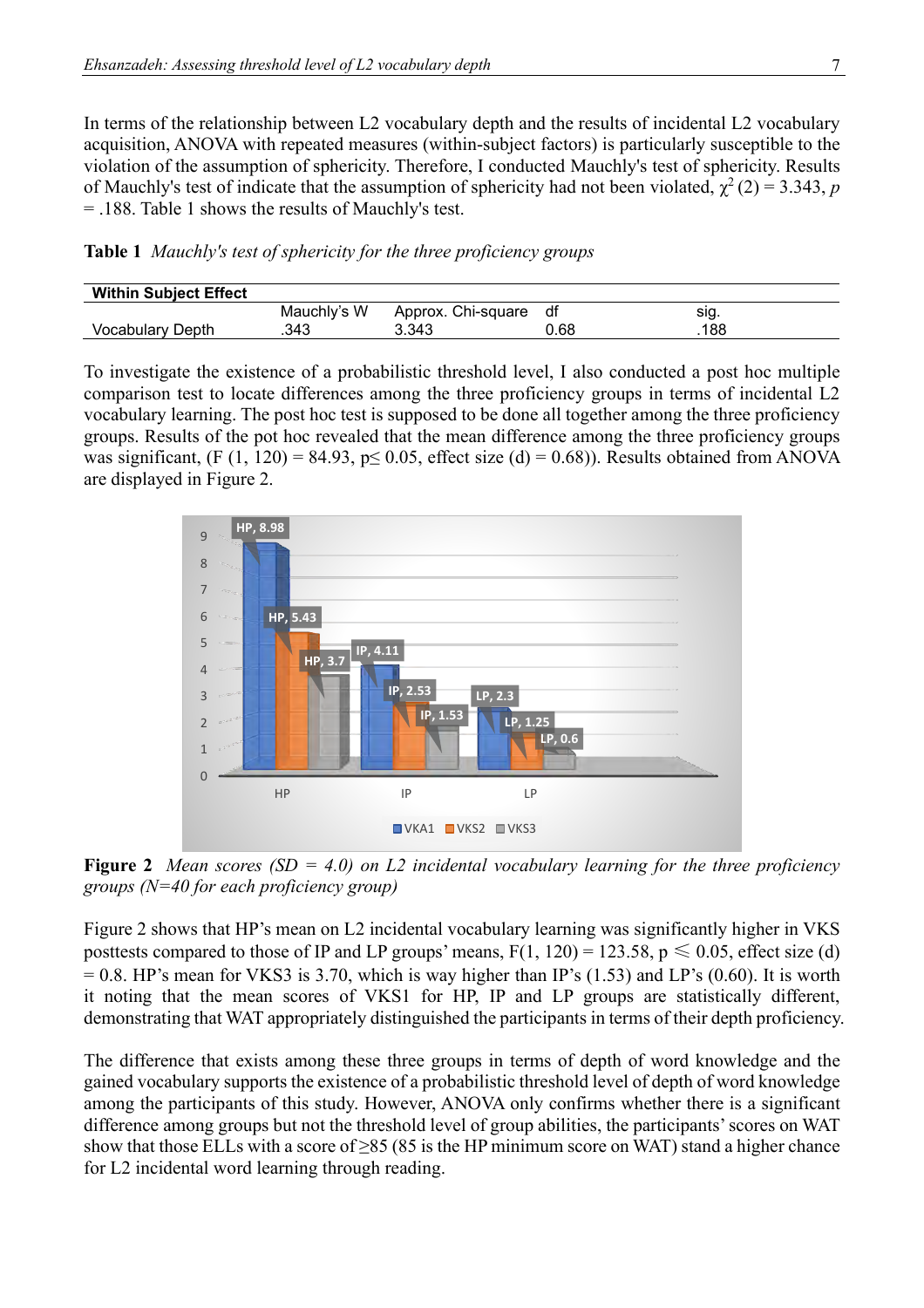Unlike incidental learning, participants' scores on the reading comprehension test across the three proficiency groups didn't show a significant difference. This was also confirmed by running an ANOVA, revealing no significant mean differences due to depth of word knowledge. The ANOVA showed that these differences were not significant,  $F(1, 120) = 54.47$ ,  $p > 0.05$ , effect size (d) = 0.24. The results of the ANOVA are presented in Table 2. This result and the fact that no significant mean difference is seen among the three groups with respect to their reading scores indicates that picking up a border line as the probabilistic threshold level for reading comprehension cannot be supported statistically. This finding which is contradictory to many precursory studies in the field (Ehsanzadeh, 2012; Harkio & Pietila, 2016; Qian, 2004) might be due to potential influence of pre-existing differences among study groups in terms of L2 proficiency and reading comprehension ability, as they can serve as a confounding variable influencing participants' incidental vocabulary acquisition and reading comprehension achievements.

|  |  |  | Table 2 Mean scores on reading comprehension test throughout the three proficiency groups |  |  |  |  |
|--|--|--|-------------------------------------------------------------------------------------------|--|--|--|--|
|--|--|--|-------------------------------------------------------------------------------------------|--|--|--|--|

| Reading Comprehension | 25.00(4.70) | 23.42 (4.01) | 22.08(4.00) | 54.4° | 1.24 |  |
|-----------------------|-------------|--------------|-------------|-------|------|--|
|                       |             |              |             |       |      |  |

Standard deviations are in parentheses. N=40 for ach proficiency group. p> 0.05

## **Think-aloud retrospection protocol of WAT**

To further investigate the participants' depth of word knowledge and the strategies that they employ in dealing with the items of WAT, I conducted a think-aloud retrospection protocol. Verbal reports have been used in research studies as a method of getting at the mental processes that language learners use (Anderson, Bachman, Perkins, & Cohen, 1991). Think-aloud protocols involve participants thinking aloud as they are performing a set of specified tasks. Participants were asked to talk about whatever they are looking at, thinking, doing, and feeling as they go about the task. This enabled me to see the first-hand process of WAT completion (rather than only its final product). Protocols were audiorecorded, so that I could go back and refer to what participants did and how they reacted. All protocols were transcribed. Two colleagues also checked the recording and transcription of the protocols.

The analysis of the think-aloud protocols was based on the written transcripts. For the present study, I adapted He's (1998) transcription conventions. I analyzed the introspective think-aloud data on the basis of the three proficiency groups and with a consideration of two criteria: the strategies that participants employed in matching the WAT stimuli with four of the eight provided options, and the participants' depth of word knowledge score and the role that it might have on participants' answer. Also, I made a distinction between valid and invalid attempts. An attempt was considered valid if the participant talked aloud about his thoughts and gave a reason why he chose a particular option, and also the chosen options were discussed well. There is a total of 19,200 possible attempts (120 participants  $\times$  4 answers for each question with a total of 40 questions). Of all the attempts, I rejected 383 attempts as invalid. I then encoded the 18,817 protocols on the basis of the proficiency level and the employed strategies. Two colleagues also encoded 75% of the protocols and they reached a 97.26% inter-rater level of agreement.

The results obtained from protocols show that LPs often used translation strategy, as they immediately attempted to translate the stimulus word and the eight options in Farsi, the participants' first language. Then they tried to match the meanings together, looking for the closest synonym or the best collocation. On the other hand, the translation strategy was rarely seen among learners in the HP and IP groups. Choosing an association based on grammatical analysis is the strategy which was common among HPs.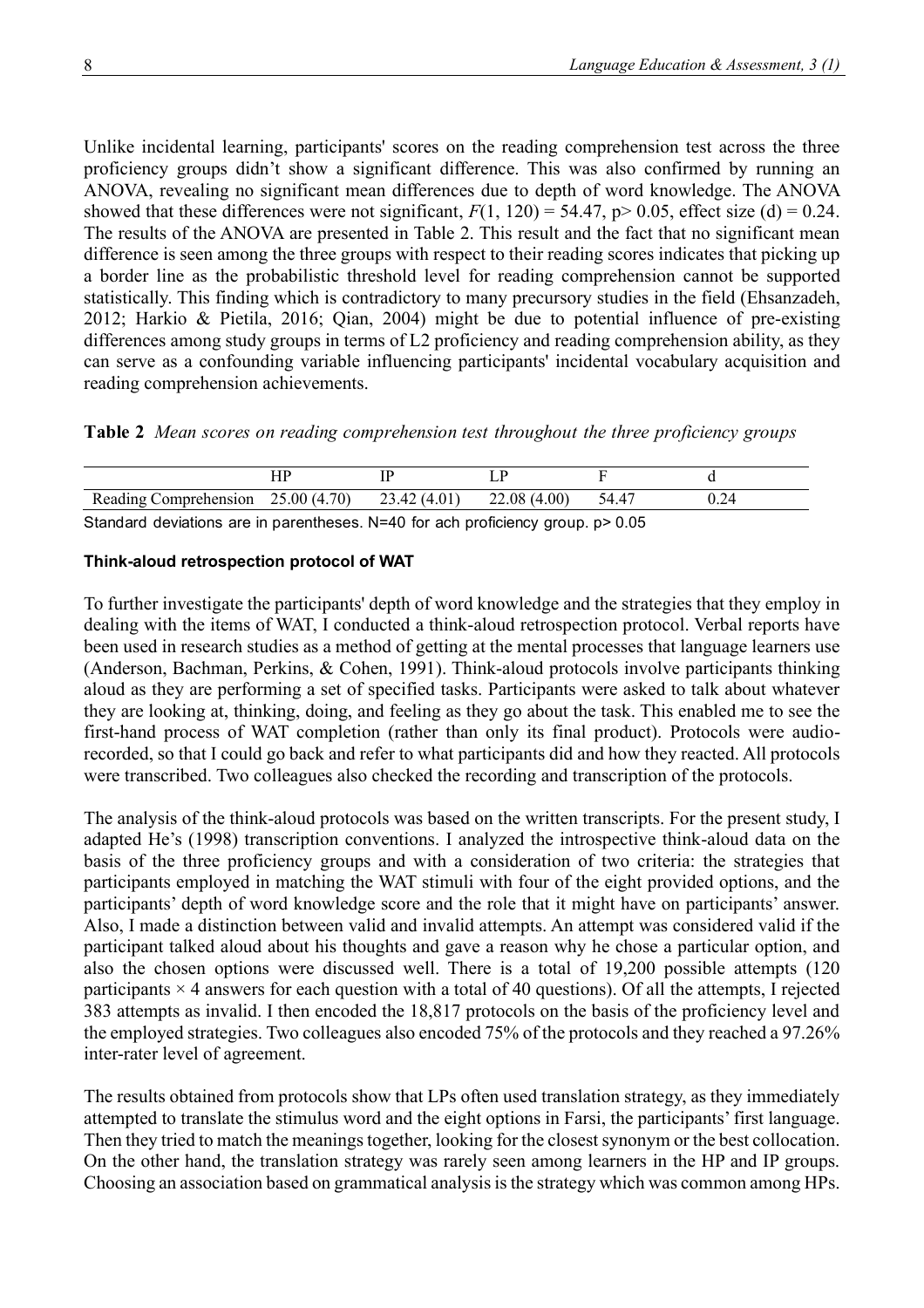An example from a participant in HP group on item 31 of the WAT is presented below:

|  |  | Item 31: Original |
|--|--|-------------------|
|--|--|-------------------|

|  |  | Careful Closed First Proud   Condition Mind Plan Sister |  |  |
|--|--|---------------------------------------------------------|--|--|
|  |  |                                                         |  |  |

Participant 6 (P6): ...ahhh... "Original" is an adjective. Its noun is origin. I know that "al" makes it an adjective. So, you know, I choose "first" in the right-hand column.

**Researcher (R)**: Why did you choose this option?

**P6**: Well, I said, I know that origin is the noun of this word. Origin means earlier steps, it is first things, so that I think "first" should be the best answer for this question.

**R**: Ok, what about the second box?

**P6**: I know that "plan" is the right answer here.

**R**: Why?

**P6**: "Plan" is a noun that can come with an adjective like "original". I also have seen these two together in my readings, I know that they come together.

In dealing with the collocational section of the WAT, LP learners again tended to translate the words into Farsi. Then they checked it out with the collocational possibility in their mother tongue. However, I noticed that IPs and HPs mostly relied on collocational reasoning in English. Below are two more examples from a participant in the IP group on item 37 and another participant in the LP group on item 39 of the WAT:

#### **Item 37: Dramatic**

|  |  | Exciting Official Surprising Worried   Adventure Change Patient Salary |  |  |
|--|--|------------------------------------------------------------------------|--|--|
|  |  |                                                                        |  |  |

**P28**: (While looking at the words in the collocational section, matching them with the stimulus word, and reading them slightly) I choose "dramatic change" ...ahhh... you know, I feel that this is the best option. It sounds like real English.

**R**: What do you mean by real English?

**P28**: I heard it, like in movies. It sounds reasonable to me because change can be dramatic. Change is a noun and dramatic is an adjective, so an adjective and a noun make a correct grammatical structure.

**R**: So, why not "dramatic salary"?

**P28**: Oh, no, "dramatic salary" seems wrong. I have not seen it before. I'm sure, yeah, "dramatic change" sounds OK.

#### **Item 39: Beautiful**

|  |  | Enjoyable Expensive Free Loud Education Face Music Weather |  |  |
|--|--|------------------------------------------------------------|--|--|
|  |  |                                                            |  |  |

**P18**: Beautiful … ummm …

**R**: Do you know this word?

**P18**: Yeah, I know this word. In the second column, I want to choose weather. I think this is the best match.

**R**: Why did you choose weather?

**P18**: Oh … It's clear. We use it in this way to describe things like a beautiful flower or a beautiful picture. "Beautiful weather" means good weather.

**R**: Can you tell me more?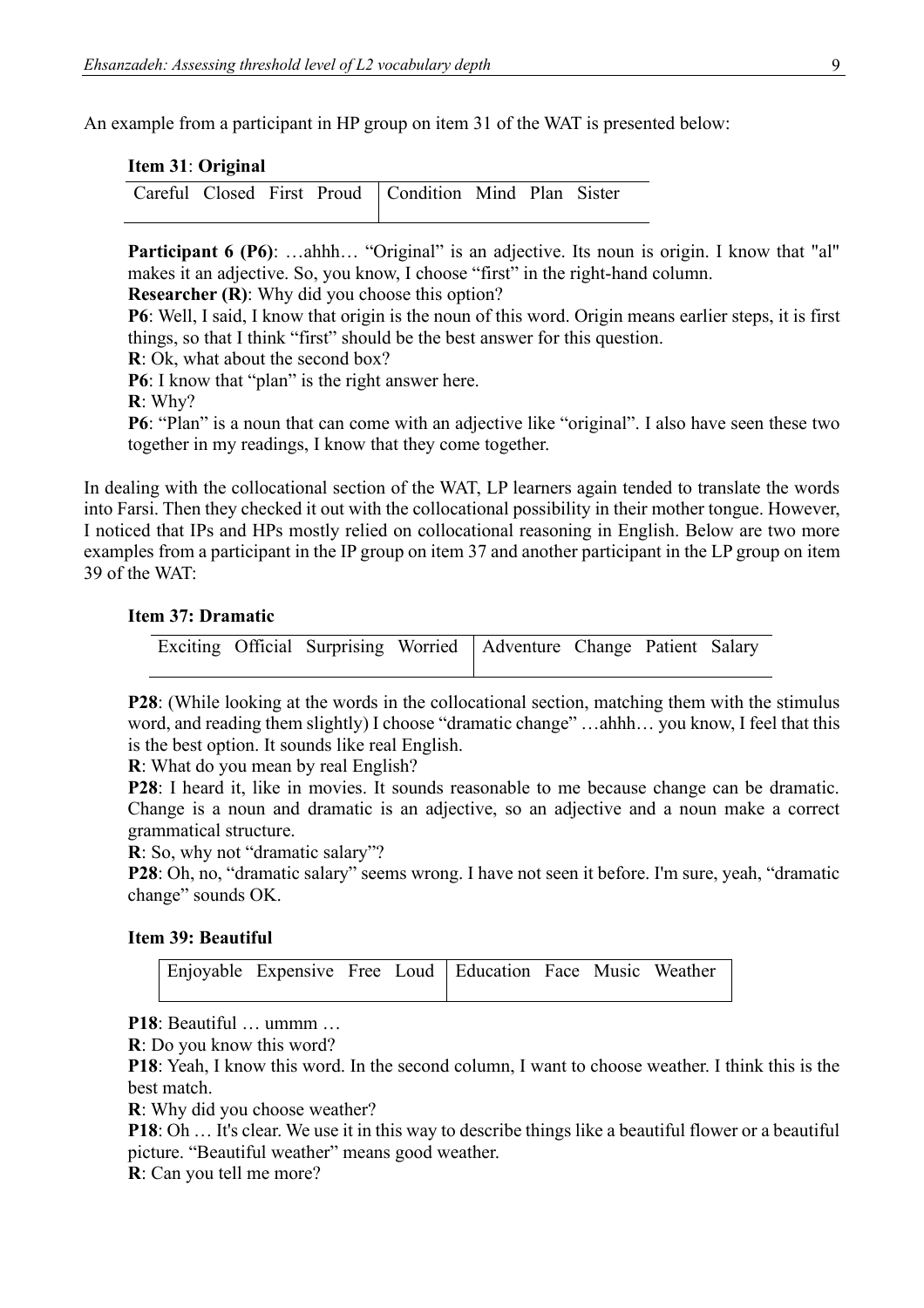**P18**: Yes, beautiful should be used with a noun, in my language we say in this way.

## **Discussion and Conclusion**

Results support the significant role of depth of word knowledge in L2 incidental learning. Results also confirm the existence of a threshold level of depth of word knowledge for L2 incidental vocabulary learning. According to the obtained data from this study, thus, those ELLs with a score of ≥85 (85 is the HP minimum score on WAT) stand a higher chance for L2 incidental word learning through reading.

Although there have been numerous studies which consistently support the role of depth of vocabulary knowledge in reading comprehension (Nassaji, 2004; Qian, 2002; Schmitt, 2014; Webb, 2013), the result of this study shows no significant mean difference among three proficiency groups with respect to the role of depth in reading comprehension. This contradictory finding with precursory studies could be related to limitations of this study. Confounding variables for incidental vocabulary acquisition such as participants' motivation and L2 proficiency is one limitation of the study. Another limitation is confounding variables in reading comprehension, namely as decoding skill, background knowledge, and reading strategies. Meanwhile, being a quasi-experimental study is another limitation of the study that might affect the results of the study.

Findings of the think-aloud retrospections also revealed that the LPs and the IPs have commonly resorted to the translation strategy and checked out the collocational possibility in Farsi, while, the HPs tended to utilize their richer network of word knowledge to associate options to the stimulus words of the WAT. This observation demonstrates that the threshold level of depth of word knowledge could be considered as the minimum level of lexical proficiency learners need to approach collocational possibility more in English rather than in their mother tongue. Therefore, findings of this research cry out for a change in EFL contexts, as the focus of vocabulary teaching is mostly on enlarging the number of words, breadth of word knowledge, rather than on enriching depth of knowledge (Nation, 2013); as a result, it led to the situation that learners mostly rely on translation strategy in dealing with the collocational possibility, the same asLPs in this study. Concerning the results of this study and the role of depth of word knowledge, it is recommended to incorporate tasks whose foci are on depth of word knowledge (Webb, 2013). In this regard, Webb thinks that teachers can raise their students' awareness of depth knowledge by using activities like vocabulary notebooks (Schmitt & Schmitt, 1995) that explicitly put ELLs' focus on different aspects of word knowledge.

## **References**

- Anderson, N., Bachman, L., Perkins, K., & Cohen, A. (1991). An exploratory study into the construct validity of a reading comprehension test: triangulation of data sources*. Language Testing, 8, 1,* 41–66*.*
- Educational Testing Service. (2011). *GRE: Practicing to take the general test.* Princeton, NJ: Educational Testing Service.
- Ehsanzadeh, S. J. (2012). Depth versus breadth of lexical repertoire: Assessing their roles in EFL students' incidental vocabulary acquisition. *TESL Canada Journal, 29*(2), 24–41.
- Ellis, R., & Shintani, N. (2014). *Exploring language pedagogy through second language acquisition research.* London: Routledge.
- Ender, A. (2014). Implicit and Explicit Cognitive processes in incidental vocabulary acquisition. *Applied Linguistics, 10,* 1–26.
- Gass, S. (1999). Discussion: Incidental vocabulary acquisition. *Studies in Second Language Acquisition, 21,* 319–333.
- Harkio, N., & Pietila, P. (2016). The role of vocabulary depth and breadth in reading comprehension: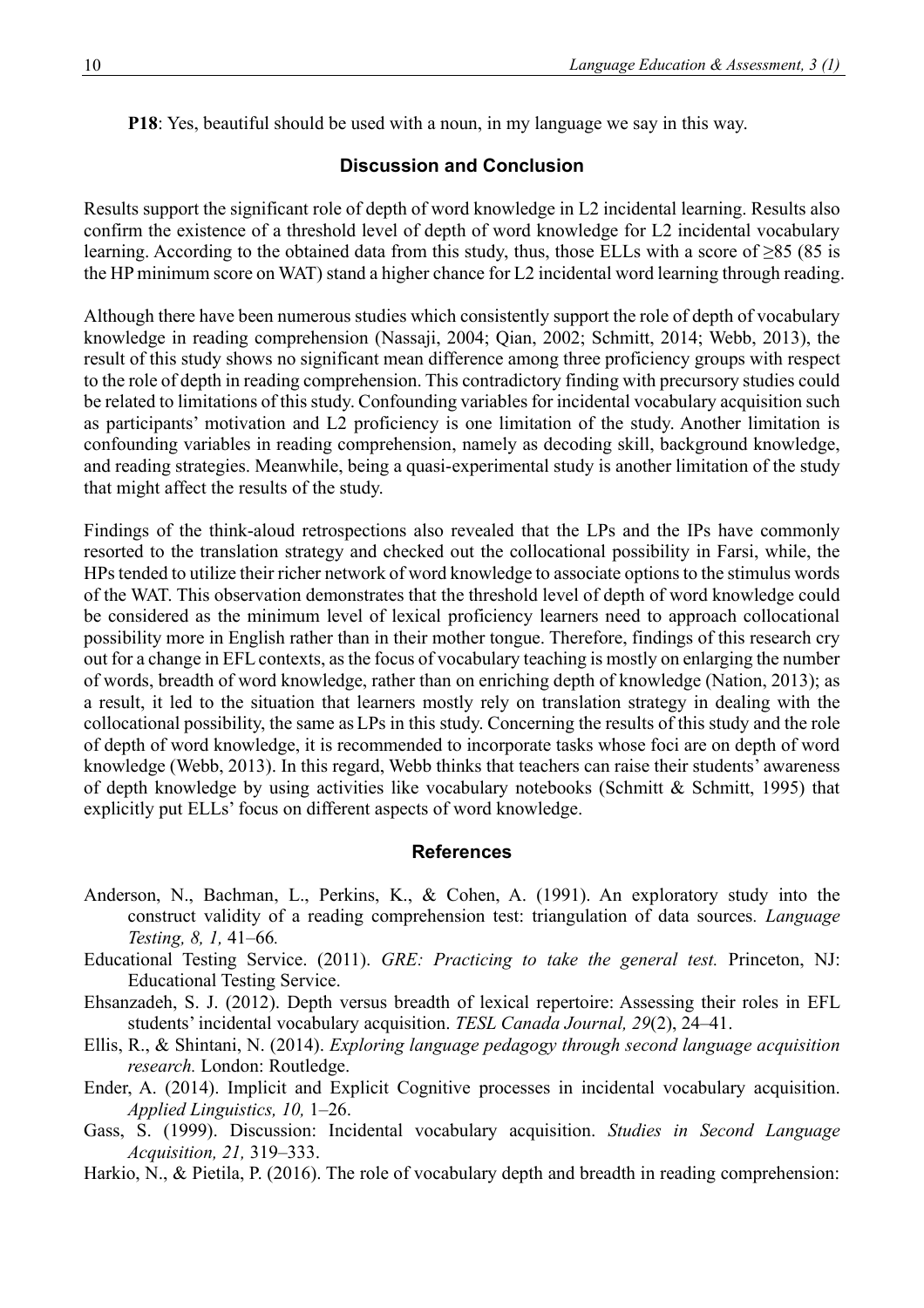A quantitative study of Finnish EFL learners. *Journal of Language Teaching and Research, 7*(6), 1079–1088.

- He, A.W. (1998). Answering questions in LPIs: A case study. In R. Young & A.W. He (Eds.), *Talking and testing* (pp. 101–116). Amsterdam: John Benjamins.
- Hsueh-Chao, M., & Nation, P. (2000). Unknown vocabulary density and reading comprehension. *Reading in a Foreign Language, 13,* 403–430.
- Hulstijn, J. H. (2013). Incidental learning in second language acquisition. In C. A. Chapelle (Ed.), *The encyclopedia of applied linguistics* (pp. 2632–2637). Hoboken, NJ: Wiley-Blackwell.
- Kay, J., & Geleshenen, R. (2001). *Discovering fiction (Student Book 1): A reader of American short stories.* Cambridge: Cambridge University Press.
- Laufer, B. (1989). What percentage of text-lexis is essential for comprehension? In C. Lauren & M. Nordman (Eds.), *Special Language: From humans thinking to thinking machines* (pp. 176–201). Clevedon: Multilingual Matters.
- Milton, J. (2009). *Measuring second language vocabulary acquisition.* Bristol: Multilingual Matters.
- Nassaji, H. (2004). The relationship between depth of vocabulary knowledge and L2 learners' lexical inferencing strategy use and success. *Canadian Modern Language Review, 61,* 107–134.
- Nation, I. S. P. (2001). *Learning vocabulary in another language*. Cambridge: Cambridge University Press.
- Nation, I. S. P. (2013). *Learning vocabulary in another language* (2nd ed.). Cambridge: Cambridge University Press.
- Paribakht, T. S., & Wesche, M. (1997). Vocabulary enhancement activities and reading for meaning in second language vocabulary development. In J. Coady, & T. Huckin (Eds.), *Second language vocabulary acquisition: A rationale for pedagogy* (pp. 147–200). Norwood, NJ: Ablex.
- Pullido, D. (2007). The effects of topic familiarity and passage sight vocabulary on L2 lexical inferencing and retention through reading. *Applied Linguistics, 28*(1), 66–86.
- Qian, D. (1999). Assessing the roles of depth and breadth of vocabulary knowledge in reading comprehension. *Canadian Modern Language Review, 56,* 282–307.
- Qian, D. (2002). Investigating the relationship between vocabulary knowledge and academic reading comprehension. *Language Learning, 52,* 513–536*.*
- Read, J. (1993). The development of a new measure of L2 vocabulary knowledge. *Language Testing, 10,* 355–371.
- Read, J. (2000). *Assessing vocabulary*. Cambridge: Cambridge University Press.
- Read, J. (2004). *Word Associates Test* (Version 4.0). Retrieved March 21, 2011, from <http://www.lextutor.ca/>
- Read, J. (2007). Second language vocabulary assessment: Current practices and new directions. *IJES, 7* (2), 2007, 105–125.
- Schmitt, N. (2008). Review article: Instructed second language vocabulary learning. *Language Teaching Research, 12*(3)*,* 329–363.
- Schmitt, N. (2010). *Researching vocabulary: A vocabulary research manual*. Basingstoke: Palgrave Macmillan.
- Schmitt, N. (2014). Size and depth of vocabulary knowledge: What the research shows. *Language Learning, 64*(4)*,* 913–951.
- Schmitt, N., Jiang, X., & Grabe, W. (2011). The percentage of words known in a text and reading comprehension. *Modern Language Journal, 95*, 26–43.
- Schmitt, N., & Schmitt, D. (1995). Vocabulary notebooks: Theoretical underpinnings and practical suggestions. *ELT Journal, 49,* 133–143.
- Soria, J. (2001). A study of Ilocano learners' lexical inferencing procedures through think-aloud. *Second Language Studies, 19,* 77–110.
- Tsuraya, A., & Atmowardoyo, H. (2018). A cross-sectional study on vocabulary size among different levels of university students. *ELT Worldwide*, 5(1), 64–72.